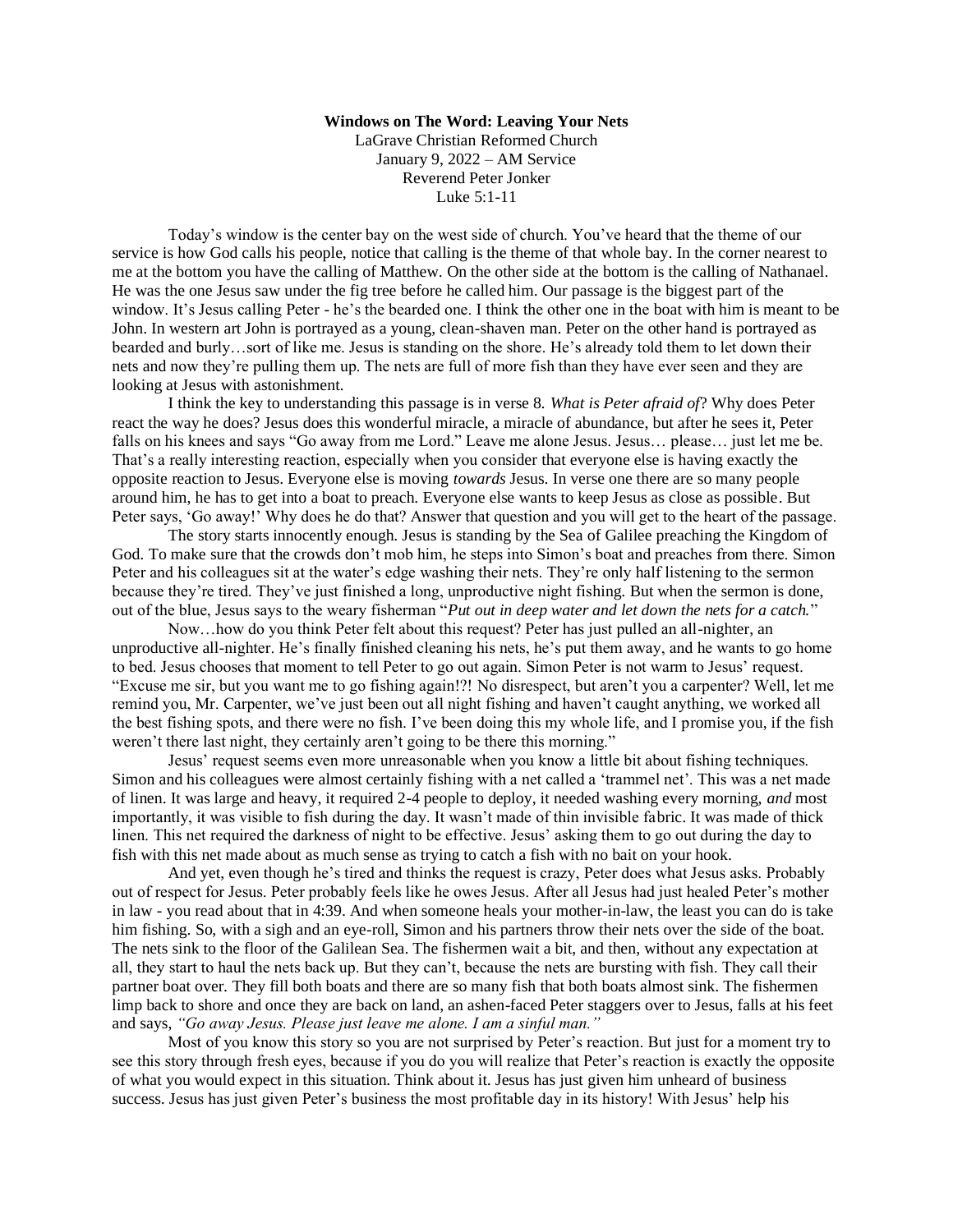business has reached new production highs. Why would you tell Jesus to leave!? Wouldn't you say to him, Jesus please stay! "Wow Jesus that was amazing! Why don't you come back tomorrow so we can do it again! I have a proposition for you!! Let's you and I become partners. We could revolutionize the fishing industry. We would dominate!!" Wouldn't you think Peter would want to keep this power close at hand? Up to now that is exactly how people have been reacting to Jesus and his miracles. Right before our passage, in Chapter 4:42, Jesus does a series of miracles in Capernaum, but then early in the morning he leaves town because he's called to preach in other places. But the people of Capernaum come after him. 4:42 - "The people were looking for him and when they came to the place where he was, they tried to keep him from leaving them." Again, it's exactly the opposite reaction. The villagers say, 'Please don't leave.' Peter says, 'Please, please, please leave me alone.' Why does Peter do that?

Peter asks Jesus to leave because Peter is beginning to see that there is more to Jesus than he first thought. He's beginning to see that Jesus isn't an ordinary man, there is something special about him. Peter realizes that Jesus is not safe. Peter realizes that Jesus isn't here to help him catch fish; Jesus is here to change his life. And Peter doesn't want his life changed. Peter already has plans for his life. He's married. He's got a good business going. He and his wife are planning a future. Kids. Maybe a nice little house by the sea. Peter likes this plan. He's comfortable with it. But all of a sudden Jesus comes close to him. Too close. He can feel the weight of his glory. And all of a sudden this dreams seems small and selfish. He can feel the weight of Jesus' call pressing on him. And he is scared.

Read the gospels and you see that people approach Jesus in two different ways. First there are the crowds. The crowds see Jesus as a man who can help them with their problems. They have disabilities and debts. Their problems are making them unhappy and keep them from fulfilling their dreams. They come to Jesus because they hear he can fix things. He's the miracle guy. So they come to him and say, "Jesus please help me!" The crowds are not really looking to follow Jesus; they just want to get rid of their problems. Last week they tried acupuncture. This week they try Jesus. Jesus loves these people. He is kind to these people. Jesus has compassion on them. He heals them, and the crowds go back to their old life. It's business as usual.

But standing out from the crowd are those who come to Jesus and say, "Jesus I want to follow you. I don't just want you to fix my problem; I want to be like you!" Sometimes they don't come to Jesus. Sometimes – like in our story - Jesus comes to them and says, "I choose you to be my follower; I am going to put my life in you." These are disciples. Jesus talks differently to disciples. Jesus smiles at the crowds, heals them, and they bounce off healed and happy. But Jesus says hard things to the disciples. Jesus gives the disciples a cross. He tells them, if you follow me you will feel like a homeless person. Foxes have holes and the birds of the air have nests, but the son of man has no place to lay his head. They ask to follow him and he tells them they're not allowed to say goodbye to their family. They want to follow him and he tells them to sell everything they have and give it to the poor. They want to follow him and he says, you will be persecuted, you will be last and you will be a servant of all.

Ultimately Jesus doesn't come to us to make us happy and make our dreams come true. Jesus comes to make us disciples. He comes to change our hearts, to transform us. He's not going to give your life a new coat of paint; he's going to strip it down to the studs and do a total rebuild. 'You must be born again,' says Jesus. New birth is no picnic. Just ask a mom. Peter is right to be scared.

When I hear Peter tell Jesus to go away, I think of Thomas Nagel. Thomas Nagel is a philosopher of mind. Nagel taught at New York University. He's an atheist, but he's an interesting atheist. In one of his books Nagel admits that part of the reason he's an atheist is that he doesn't want there to be a God. It's not simply a lack of evidence that makes him an unbeliever; he doesn't want God to exist. He says the idea that God might exist makes him afraid (maybe a little like Peter in this story). "I want atheism to be true and am made uneasy by the fact that some of the most intelligent and well-informed people I know are religious believers. It isn't just that I don't believe in God...it's that I hope there is no God! I don't want there to be a God; I don't want the universe to be like that." Why doesn't he want the universe to be like that? Because he wants to be his own person. He wants to be the boss. He wants to be lord of his life and do whatever his heart desires. he doesn't want there to be a God who demands things from him, who calls him to change, who might judge him, who might tell him 'no.'

At least he's honest about it. I suspect that's true of a lot of atheists and unbelievers. In *Mere Christianity*, C.S. Lewis, who was an unbeliever himself, describes the mindset this way. "In each of us [there is] something self-centered, something that wants to be petted and admired, [something that wants] to take